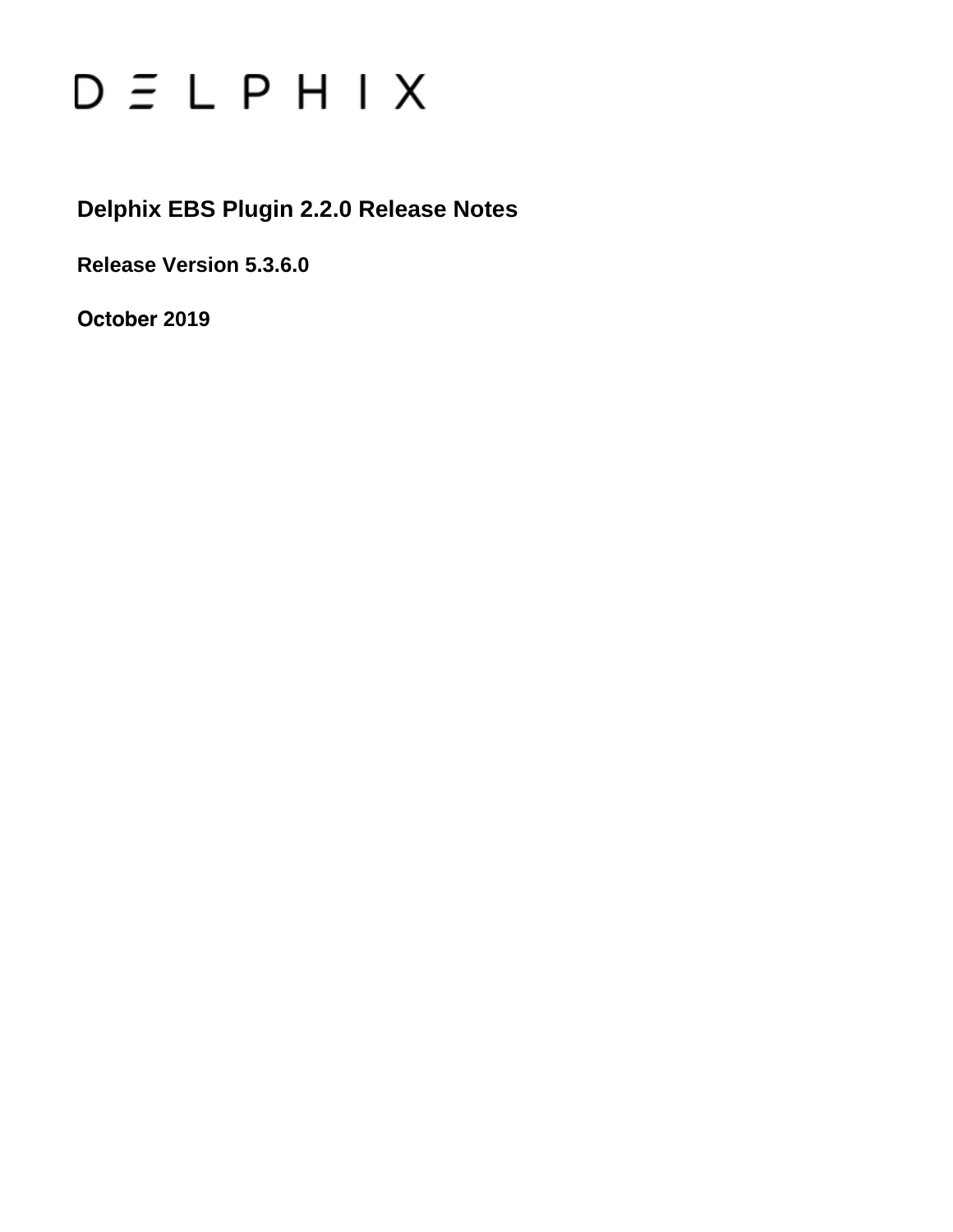Delphix EBS Plugin 2.2.0 Release Notes You can find the most up-to-date technical documentation at: **[docs.delphix.com](http://docs.delphix.com)** The Delphix Web site also provides the latest product updates. If you have comments about this documentation, submit your feedback to: infodev@delphix.com

© 2019 Delphix Corp. All rights reserved.

Delphix and the Delphix logo and design are registered trademarks or trademarks of Delphix Corp. in the United States and/or other jurisdictions.

All other marks and names mentioned herein may be trademarks of their respective companies.

Delphix Corp. 1400 Seaport Blvd, Suite 200 Redwood City, CA 94063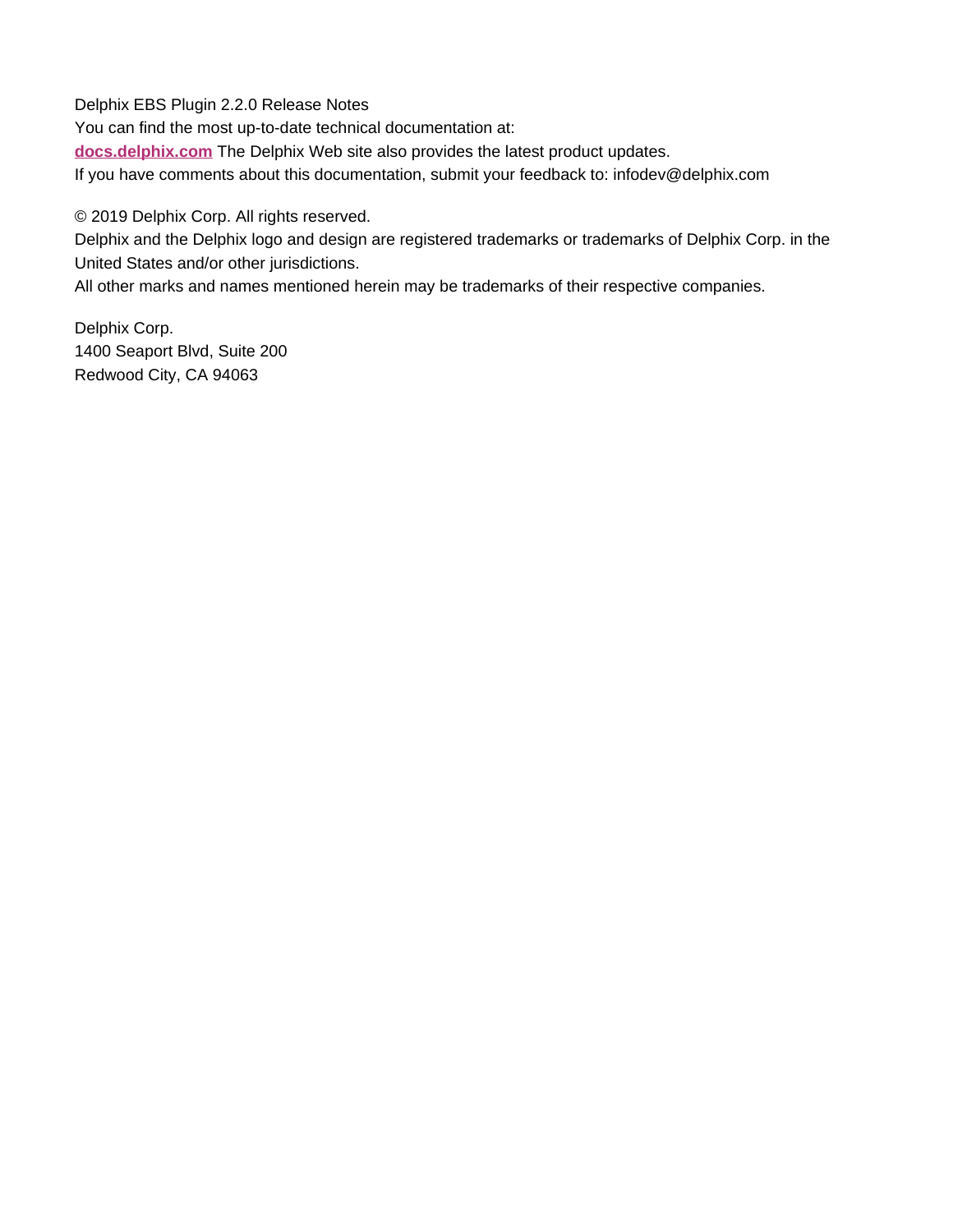## **EBS 12.1 Plugin 2.2.0 Release Notes**

EBS Plugin version 2.2.0 introduces a new feature to change the title page for Oracle EBS appsTier JAVA based forms interface.

This plugin also introduces an improved TCL (Tool Control Language) error handling mechanism; the EBS plugin now provides improved descriptions of error messages.

# **Plugin Installation**

Plugins to support EBS virtualization are not automatically included in the Virtualization Engine deployment and are installed by Delphix Professional Services or Technical Support. A Support case can be opened requesting installation by following this **[link](http://support-tickets.delphix.com/)**.

# **Migration and Compatibility**

Oracle SI dbTechStack and Database

## **EBS 12.1**

- Oracle11gR2 v11.2.0.4
- Oracle12cR1 v12.1.0.2
- **Conserverse on Support Support the multi-tenant option for E-Business Suites, so Delphix cannot support** this either.

## **Oracle EBS appsTier**

- Single-node appsTier
- Multi-node appsTier with shared APPL TOP
- The Delphix Engine does not provide support for provisioning a multi-node appsTier where the APPL TOP is not shared between nodes.

## **Supported Operating Systems**

- Linux SLES 9, 10, 11; RHEL 5, 6, 7, OL 5, 6
- Solaris SPARC 9, 10, 11
- Advanced Interactive eXecutive (AIX) See the matrix at the bottom of **[Oracle E-Business Suite](https://docs.delphix.com/display/DOCS535/Oracle+E-Business+Suite+Support+Matrix)  [Support Matrix](https://docs.delphix.com/display/DOCS535/Oracle+E-Business+Suite+Support+Matrix)**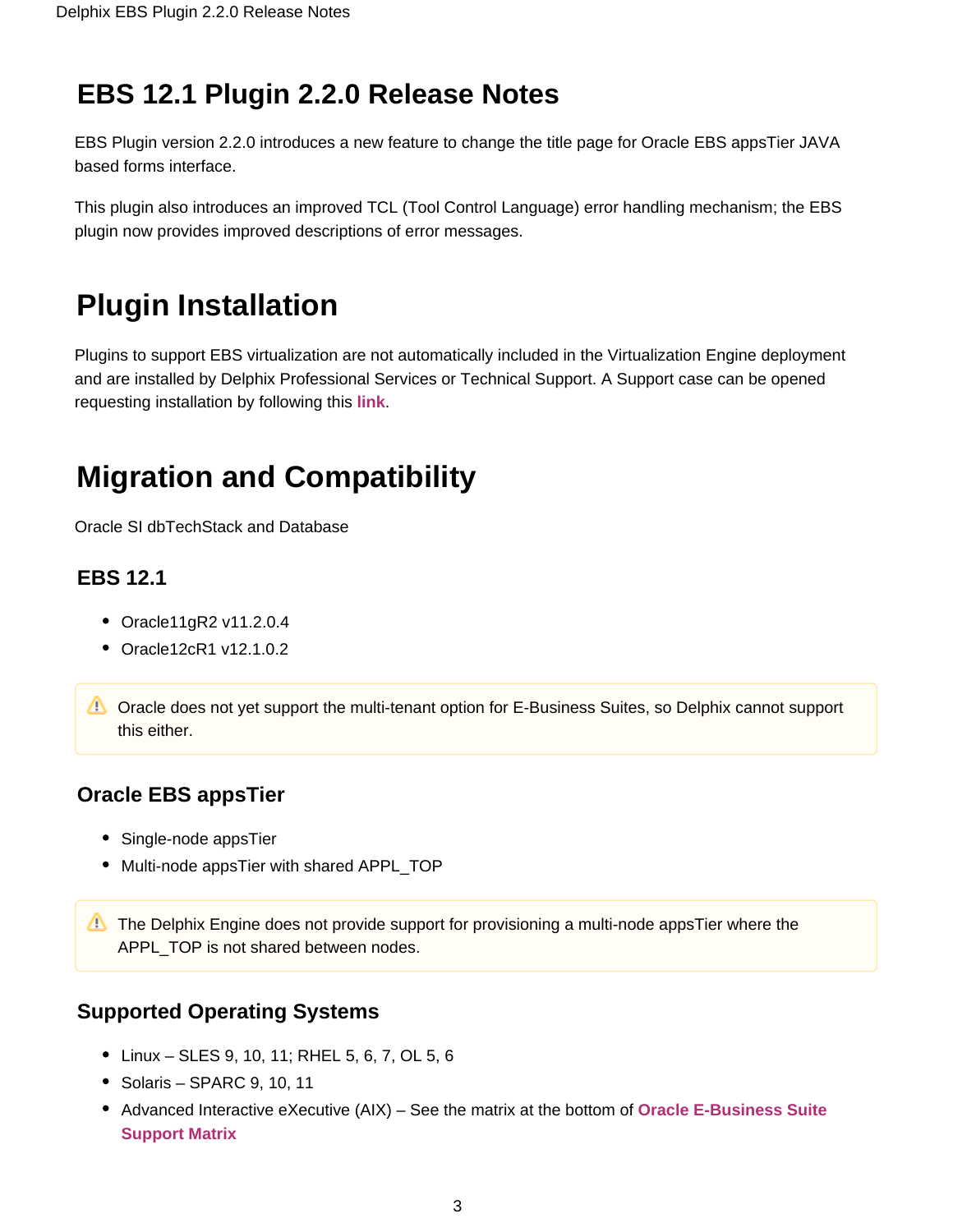## **Plugin/Delphix Engine Compatibility**

Plugins should be installed on compatible Delphix Engines per the table below: **EBS 12.1 customers:**

| Delphix Engine   EBS_1.2.0   EBS_1.3.0   EBS_1.3.1   EBS_2.0.0   EBS_2.1.0   EBS_2.2.0 |     |     |     |     |     |     |
|----------------------------------------------------------------------------------------|-----|-----|-----|-----|-----|-----|
| 5.1.x                                                                                  | No  | No  | No  | No  | No  | No  |
| 5.2.2.x                                                                                | No  | No  | No  | No  | No  | No  |
| 5.2.3.x                                                                                | Yes | Yes | No  | No  | No  | No  |
| 5.2.4.x                                                                                | Yes | Yes | No  | No  | No  | No  |
| 5.2.5x                                                                                 | Yes | Yes | No  | No  | No  | No  |
| 5.2.6x                                                                                 | Yes | Yes | No  | No  | No  | No  |
| 5.3.0.0                                                                                | Yes | Yes | Yes | No  | No  | No  |
| 5.3.1.0                                                                                | Yes | Yes | Yes | Yes | Yes | Yes |
| 5.3.2.0                                                                                | Yes | Yes | Yes | Yes | Yes | Yes |
| 5.3.3.0                                                                                | Yes | Yes | Yes | Yes | Yes | Yes |
| 5.3.4.0                                                                                | Yes | Yes | Yes | Yes | Yes | Yes |
| 5.3.5.0                                                                                | Yes | Yes | Yes | Yes | Yes | Yes |
| 5.3.6.0                                                                                | Yes | Yes | Yes | Yes | Yes | Yes |

## **Plugin Upgrade Path**

## **Path A - New plugin installation for EBS customers:**

• Upload 2.2.0 plugin for EBS 12.1 customers.

## **Path B - Existing EBS customers with different plugin version:**

#### **For EBS 12.1 customers:**

**Your Version Recommended Upgrade Path to 2.2.0**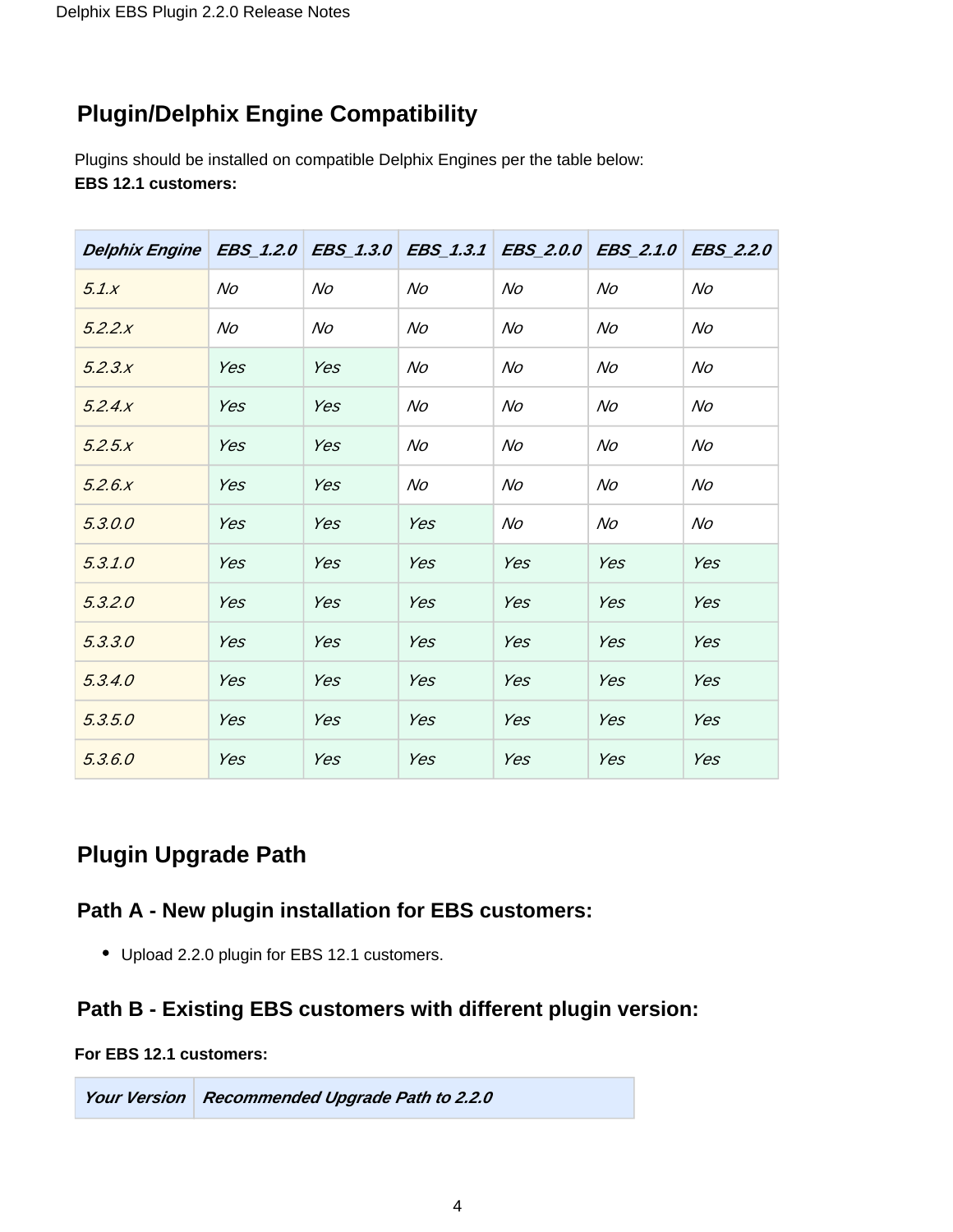| 1.0.0 | Upgrade to 1.1.0 and follow the upgrade path below.        |
|-------|------------------------------------------------------------|
| 1.1.0 | Upgrade to 1.2.0 and follow the upgrade path below.        |
| 1.2.0 | Upgrade to 1.3.0 and follow the upgrade path below.        |
| 1.3.0 | Upgrade to 2.0.0 and follow the upgrade path below.        |
| 1.3.1 |                                                            |
| 2.0.0 | Upgrade to 2.1.0 and follow the upgrade path below.        |
| 2.1.0 | Upgrade to 2.2.0, the latest version of EBS 12.1 customer. |

Example : Upgrade path for EBS 12.1 customer with existing Plugin version 1.1.0 who wants to upgrade to 2.2. 0 Plugin version : 1.1.0 > 1.2.0 > 1.3.0 > 2.0.0 > 2.1.0 > 2.2.0

## **Key points**

- Plugin 2.2.0 now also supports IDEA-944: Improved error handling for EBS12.1 customers.
- Plugin 2.2.0 also will continue to support sudo privileges for virtualizing EBS appsTier only for EBS 12.1 customers.
- Customers can skip a patch plugin release upgrade if they intend to upgrade their plugin to a higher version. The Delphix Engine ignores patch versions when handling plugin upgrade logic. It only validates the major/minor plugin version during the plugin upgrade.
- Plugin 2.2.0 supports IDEA-229: Change EBS Title on provision / refresh for EBS12.1 customers.

## **Unsupported EBS Versions and Features**

- Support SSL enabled Environment
- $\bullet$  V2P

# **Known Issues**

EBS plugin version 2.2.0 contains the following known issues:

| K  | Summary | Workaround / Comments |
|----|---------|-----------------------|
| ev |         |                       |